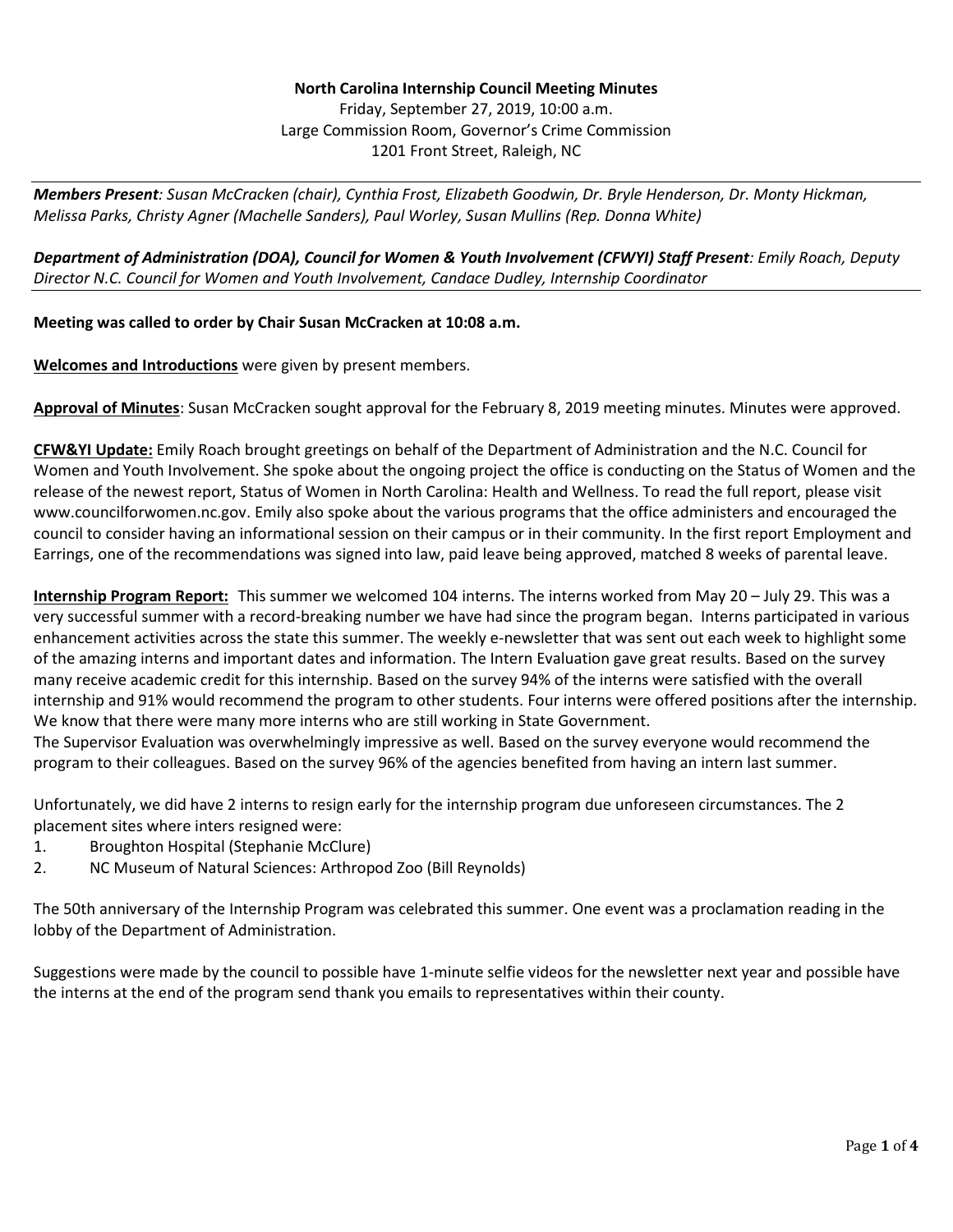## **2020 State of North Carolina Internship Program Projects Submitted**

| <b>Department</b>                                                    | # of<br>Project | # of<br><b>Intern</b> | # of<br>100%        | $\#$ of<br>50%      | # of<br>$0\%$                     | <b>Location of Project (City)</b>                                                                                                                                |
|----------------------------------------------------------------------|-----------------|-----------------------|---------------------|---------------------|-----------------------------------|------------------------------------------------------------------------------------------------------------------------------------------------------------------|
|                                                                      | $\mathbf{s}$    | $\mathbf{s}$          | <b>Funding</b>      | <b>Funding</b>      | <b>Funding</b>                    |                                                                                                                                                                  |
| Administration                                                       | 6               | 6                     | 4                   | 0                   | $\overline{2}$                    | Raleigh                                                                                                                                                          |
| Administrative Office of the                                         | 5               | $\overline{7}$        |                     |                     |                                   |                                                                                                                                                                  |
| Courts                                                               |                 |                       | 0                   | 5                   | 0                                 | Raleigh                                                                                                                                                          |
| Agriculture and Consumer<br>Services                                 | $\overline{2}$  | $\overline{2}$        | 0                   | 0                   | $\overline{2}$                    |                                                                                                                                                                  |
| Commerce                                                             | $\overline{11}$ | $\overline{11}$       |                     |                     |                                   | Raleigh                                                                                                                                                          |
|                                                                      |                 |                       | $\mathbf{1}$        | 1                   | 9                                 | Raleigh, Charlotte, Norlina, Kings Mountain,<br>Pleasant Hill, Rowland, Columbus, Mars Hill,<br>Waynesville, Dobson                                              |
| <b>Community College System</b>                                      | 2               | $\overline{2}$        |                     |                     |                                   |                                                                                                                                                                  |
|                                                                      | 22              | 23                    | 0<br>$\overline{4}$ | 0<br>$\overline{2}$ | $\overline{2}$<br>$\overline{17}$ | Raleigh<br>Mooresville, Beaufort, Raleigh, Morehead City,                                                                                                        |
| <b>Environmental Quality</b>                                         |                 |                       |                     |                     |                                   | Manteo, Kitty Hawk, Elizabeth City, Asheville                                                                                                                    |
| <b>General Assembly</b><br><b>House of Representatives</b><br>Senate | $\overline{2}$  | $\overline{2}$        | $\mathbf{1}$        | 0                   | $\mathbf{1}$                      | Raleigh                                                                                                                                                          |
| Governor, Office of                                                  | $\overline{2}$  | $\overline{c}$        | 0                   | 0                   | $\overline{c}$                    | Raleigh                                                                                                                                                          |
| <b>Health and Human Services</b>                                     | 6               | 6                     | $\Omega$            | $\overline{1}$      | $\overline{5}$                    | Butner, Morganton, Raleigh, Greensboro                                                                                                                           |
| Judicial                                                             |                 |                       |                     |                     |                                   |                                                                                                                                                                  |
| Appellate                                                            | 4               | 4                     | 0                   | 0                   | 4                                 | Raleigh                                                                                                                                                          |
| Supreme Court                                                        | 3               | 3                     | $\Omega$            | $\Omega$            | 3                                 | Raleigh                                                                                                                                                          |
| Labor                                                                | $\mathbf{1}$    | $\mathbf{1}$          | $\mathbf 0$         | $\Omega$            | $\mathbf{1}$                      | Raleigh                                                                                                                                                          |
| <b>Natural and Cultural</b><br><b>Resources</b>                      | $\overline{33}$ | $\overline{38}$       | $\Omega$            | 10                  | 28                                | Manteo, Raleigh, Pinnacle, Asheboro, Connelly<br>Springs, West Jefferson, Fayetteville, Southport,<br>Carolina Beach, Beaufort, Durham, Four Oaks,<br>Kure Beach |
| Office of State Human<br><b>Resources</b>                            | $\overline{1}$  | $\mathbf{1}$          | $\overline{1}$      | $\mathbf 0$         | $\overline{0}$                    | Raleigh                                                                                                                                                          |
| <b>Public Instruction (State Board</b><br>of Election)               | $\mathbf{1}$    | $\overline{2}$        | $\Omega$            | $\Omega$            | $\overline{2}$                    | Raleigh                                                                                                                                                          |
| <b>Public Safety</b>                                                 | $\overline{7}$  | $\overline{7}$        | $\overline{2}$      | $\overline{2}$      | 3                                 | Raleigh, Jackson Springs                                                                                                                                         |
| Revenue                                                              | $\mathbf{1}$    | $\mathbf{1}$          | $\mathbf{1}$        | 0                   | $\mathbf 0$                       | Raleigh                                                                                                                                                          |
| <b>State Budget Management</b>                                       | 5               | 5                     | 5                   | 0                   | $\mathbf 0$                       | Raleigh                                                                                                                                                          |
| <b>State Ethics Commission</b>                                       | $\mathbf{1}$    | 1                     | $\mathbf 0$         | $\Omega$            | $\mathbf{1}$                      | Raleigh                                                                                                                                                          |
| Transportation                                                       | $\mathbf{1}$    | $\mathbf{1}$          | $\overline{1}$      | $\overline{0}$      | $\overline{0}$                    | Raleigh                                                                                                                                                          |
| <b>Wildlife Resources</b>                                            | $\overline{4}$  | $\overline{7}$        | $\Omega$            | 5                   | 2                                 | Pisgah Forest, New Bern, Raleigh                                                                                                                                 |
| Commission                                                           |                 |                       |                     |                     |                                   |                                                                                                                                                                  |
| <b>TOTAL</b>                                                         | 120             | 132                   | 20                  | 26                  | 84                                |                                                                                                                                                                  |

**Total Projects Submitted: 120 Total Interns Submitted: 132**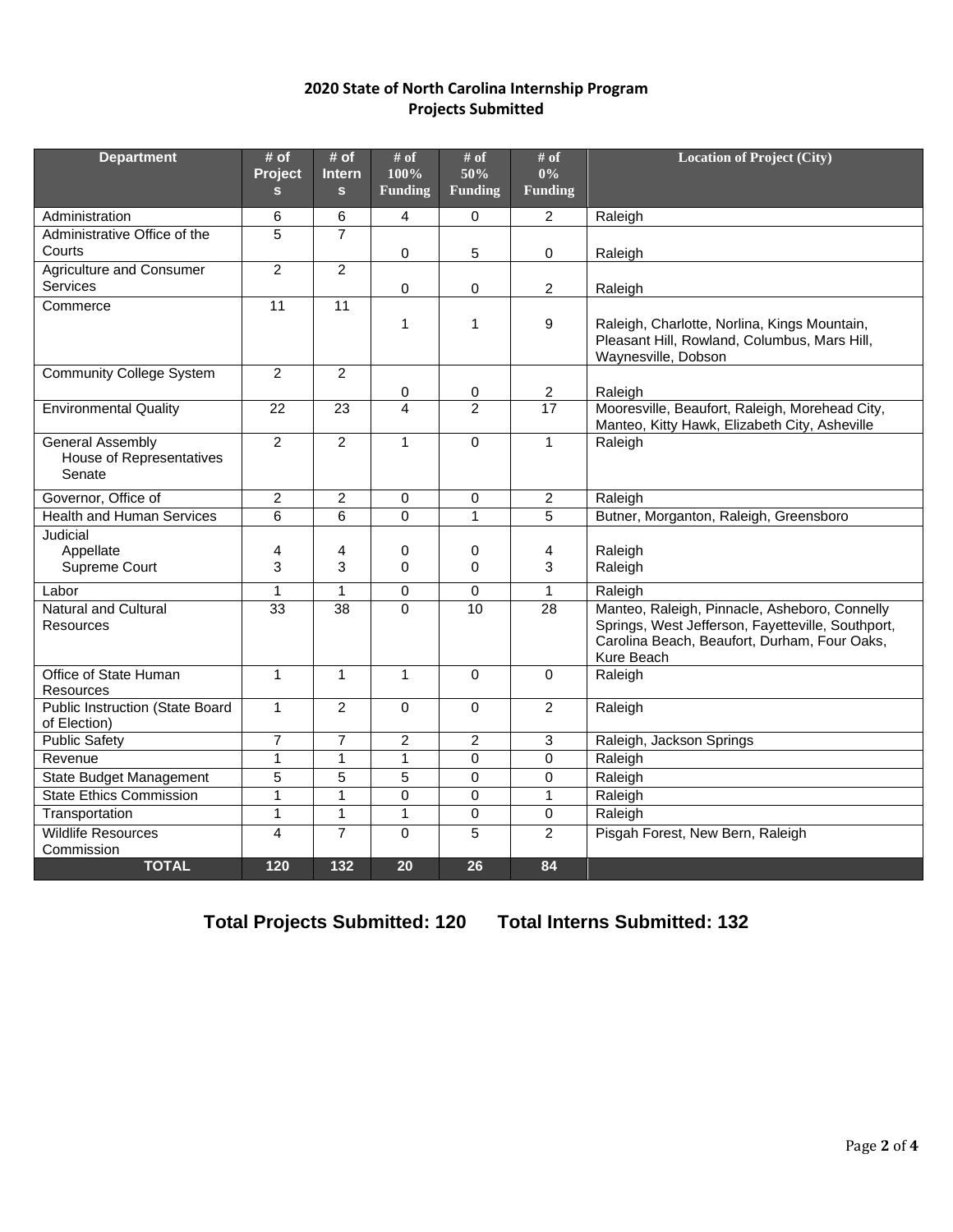## **Old Business**:

Thank you to the Internship Council subcommittee: Internship Application Committee. They have been very busy since the last meeting. Candace informed the council that the 2020 Internship Application will be on NEOGOV this year. Each project will be posted separately for applicants to apply. The council will be the hiring managers and hopefully review the applications prior to the next council meeting.

The Advocacy Subcommittee mentioned that they have not met and really need a reboot. Dr. Hickman joined this committee. Paul Worley mentioned that he wasn't on this committee, however he is on the Internship Application committee.

**New Business:** The next Council meeting is scheduled to start at 10:00am on **Friday, February 7, 2020.** The Council approved the 2020 Program Calendar with no changes.

A recommendation and discussion took place regarding matching funds. Members will work on seeing if securing funding to match the state funds. A motion was made and passed. The State Employees Credit Union Foundation has been a great partner with many of the universities will look to see if they will partner with the State of NC Internship Program as well. Also, Golden Leaf is a possible option.

Members discussed possibly inviting NC Department of Commerce to one of the council meetings to help in the conversation surrounding partnering with businesses.

Discussion took place regarding the geographical location being broader for the program. How to gain participation from various parts of the state. A part of the advocacy subcommittee will meet in a week to discuss possible options.

| The State of North Carolina Government Internship Program |
|-----------------------------------------------------------|
| Summer 2020 Program Calendar                              |

| Monday, November 4, 2019                    | Post Project Book and Application on the Webpage and<br><b>NEOGOV</b>     |  |  |  |
|---------------------------------------------|---------------------------------------------------------------------------|--|--|--|
| Monday, January 13, 2020                    | Intern applications closing date                                          |  |  |  |
| Friday, February 7, 2020                    | Internship Council Meeting (Screen student applications)                  |  |  |  |
| Friday, February 14, 2020                   | Alternate Council meeting dates (inclement weather)                       |  |  |  |
| February 26 - March 13 (Wednesday - Friday) | <b>Supervisor Phone Interviews</b>                                        |  |  |  |
| Wednesday, March 18, 2020                   | Intern and Supervisor Preference Forms Due                                |  |  |  |
| Wednesday, March 25, 2020                   | Notification of internship placements to students (e-mail)                |  |  |  |
| Wednesday, April 8, 2020                    | Supervisors and Department Coordinators notified of<br>placement status * |  |  |  |
| Monday, May 18, 2020                        | Intern Orientation                                                        |  |  |  |
| May 18 – July 24, 2020                      | 2020 Internship Program                                                   |  |  |  |